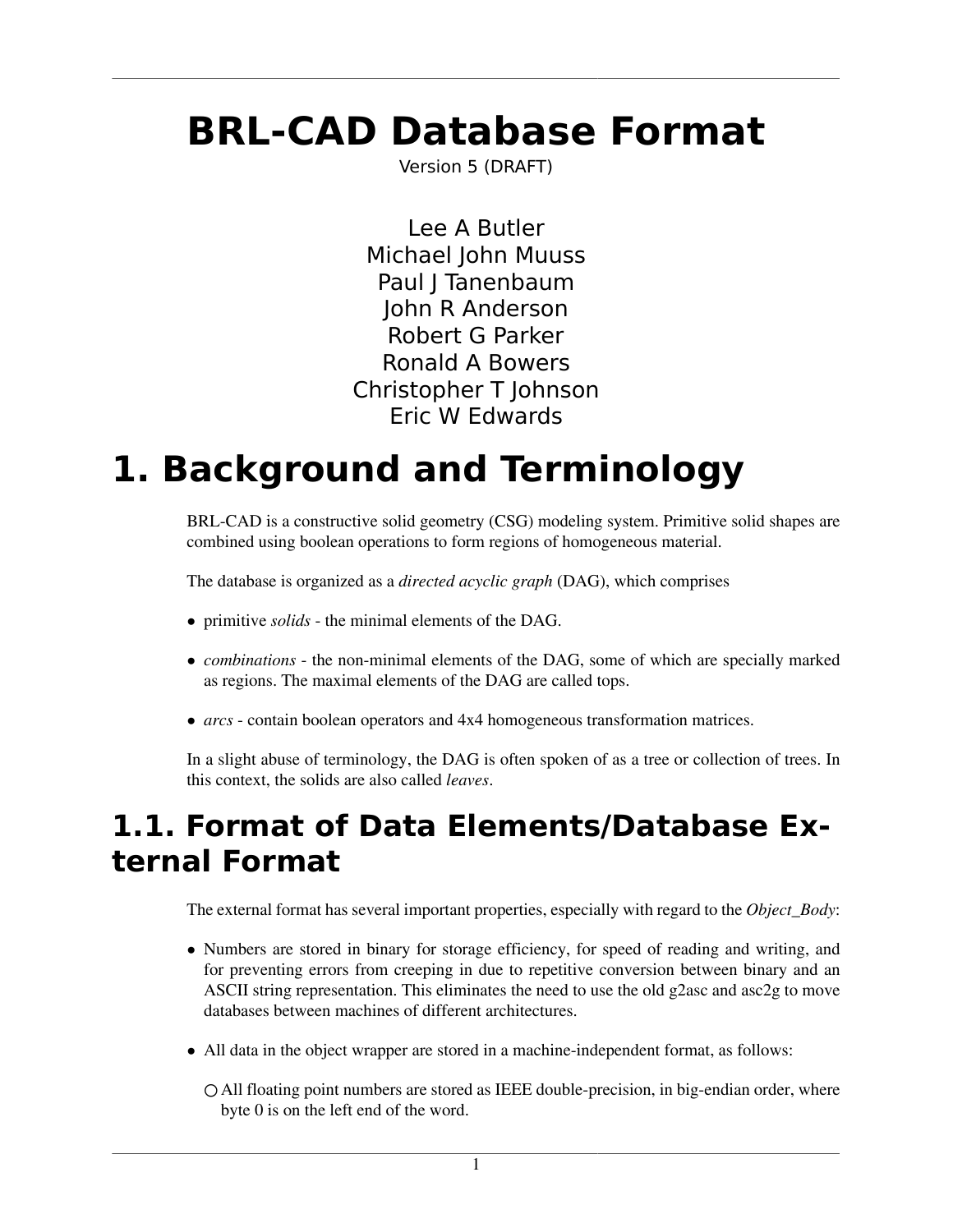- All integers are stored as either *unsigned* or *twos-complement signed* binary numbers in either 8, 16, 32, or 64 bits, in big-endian order.
- All character strings are stored in the ASCII 8-bit character set. A string is stored as an integer followed by an array of 8-bit characters. The last character in the array is always a null byte. The integer indicates the number of bytes in the array including the terminating null.

# **2. Definition of a Single, Generic Database Object**

The database access library stores *objects* as a collection of data with a globally unique name and places no interpretation on the content of those data. The *object* is the smallest granularity of an item in the database; objects must be read from and written to the database in a single atomic operation.

In the case of librt, each database object will contain exactly one combination node or leaf (solid) node.

## **2.1. Object Structure**

All objects share certain common properties, which are stored in a standardized *object wrapper* consisting of an Object Header and an Object Footer.

The Object Header consists of:

- An 8-bit Magic1 element that holds a specific magic number value used for database integrity checking.
- A 16-bit Flags element consisting of three 8-bit fields: HFlags, AFlags, and BFlags, described later.
- A 16-bit Object\_Type element organized into two 8-bit-wide fields: the Major\_Type and the Minor\_Type.
- An Object\_Length element that indicates the total number of bytes required for this object, including the magic numbers.
- An Object\_Name element that is a string holding a name unique to that object and drawn from a name space that is global to the database. Like other strings, it consists of two fields, Length and Data. In the case of the Object\_Name element, these are referred to as Name\_Length and Name\_Data, respectively. Note: The Object\_Name element is mandatory for all allocated storage in the database. Database free-space management objects are the only objects for which the Object\_Name element is optional.

The Object Footer consists of:

• Any padding bytes necessary to bring the total size of the object in bytes to an integral multiple of 8.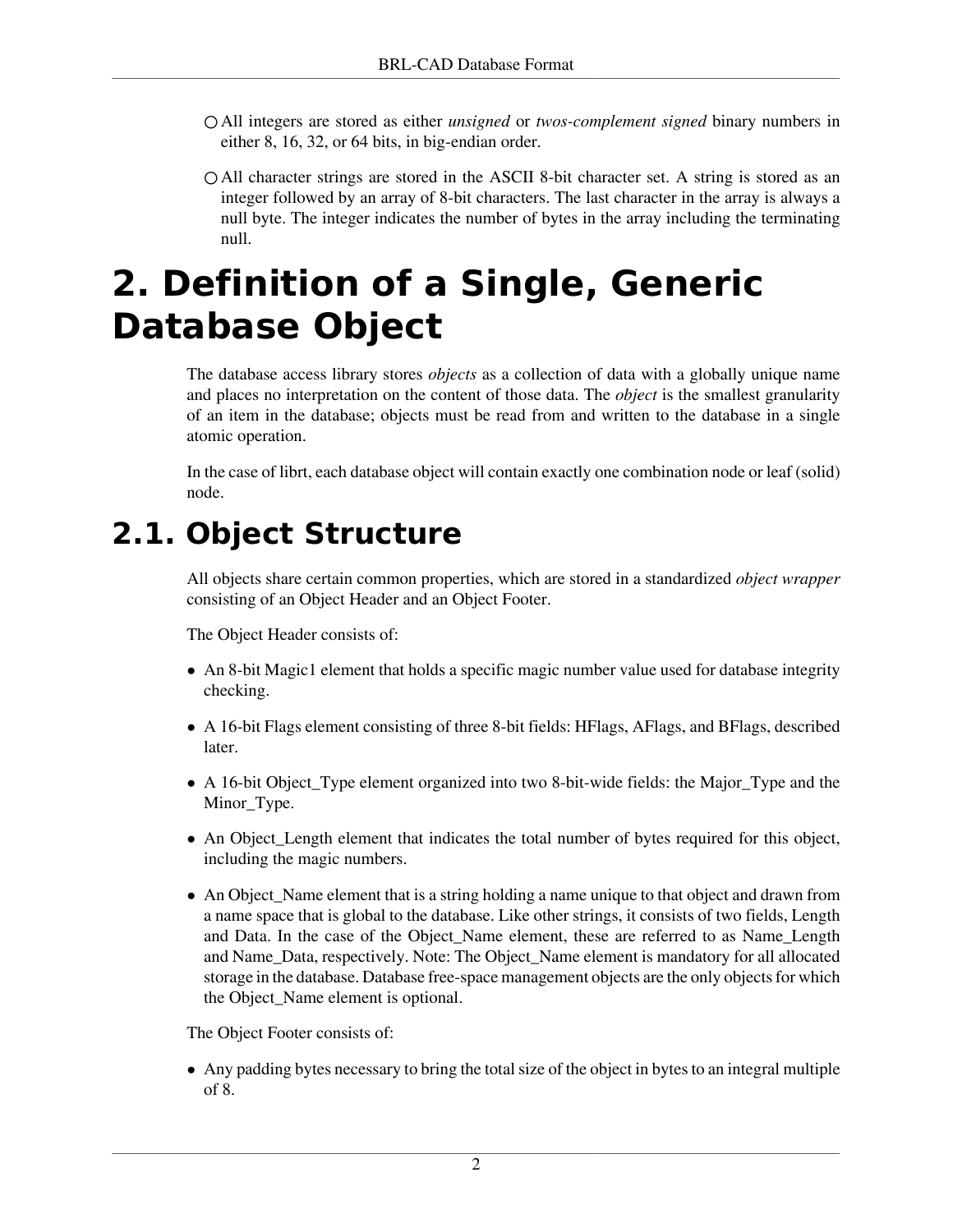• An 8-bit Magic2 element that holds a specific magic number value used for database integrity checking.

Objects may store application-specific information in an Object Interior.

- An object may optionally have an Object\_Attributes element consisting of a pair of fields: Attribute\_Length and Attribute\_Data. From the point of view of the database interface specification, the names and values of these attributes are opaque (but a standardized import and export encoding API is provided).
- An object may optionally have an Object\_Body element consisting of a pair of fields, Body\_Length and Body\_Data. From the point of view of the database interface specification, the format of the data is opaque.

Note that an object can now have (1) either an attribute or a body, (2) both an attribute and a body, or (3) neither an attribute nor a body.

The on-disk version of each object consists of three distinct parts: Object Header, Object Interior, and Object Footer. This is called the external format of the object.

| Part                        |                     | <b>Element</b>           | <b>Comments</b>                                     |  |  |  |
|-----------------------------|---------------------|--------------------------|-----------------------------------------------------|--|--|--|
|                             |                     | Magic1                   |                                                     |  |  |  |
|                             |                     | HFlags, AFlags, BFlags   | Required                                            |  |  |  |
|                             |                     | Object_Type              |                                                     |  |  |  |
| Object Header:              |                     | (Major_Type, Minor_Type) |                                                     |  |  |  |
| (not compressible)          |                     | Object_Length            | Required                                            |  |  |  |
|                             | <b>Object Name:</b> | Name_Length              | Conditional on flag bit N                           |  |  |  |
|                             |                     | Name_Data                | Required for Ap-                                    |  |  |  |
|                             |                     |                          | plication Data                                      |  |  |  |
|                             | Object At-          | Attribute_Length         | Conditional on flag bit A                           |  |  |  |
| Object Interior:            | tributes:           | Attribute_Data           | (ZZZ compression)                                   |  |  |  |
| (individually compressible) | Object Body:        | Body_Length              | Conditional on flag bit B                           |  |  |  |
|                             |                     | Body_Data                | (ZZZ compression)                                   |  |  |  |
| Object Footer:              |                     | Padding                  | As required to maintain<br>8-byte object boundaries |  |  |  |
| (not compressible)          |                     | Magic2                   | Required                                            |  |  |  |

#### **Table 1. On-Disk BRL-CAD Object Structure**

The routines rt\_db\_get\_internal() and rt\_db\_put\_internal() are used to move objects between their format in the database disk file and their internal format in memory. The routines are defined in librt.)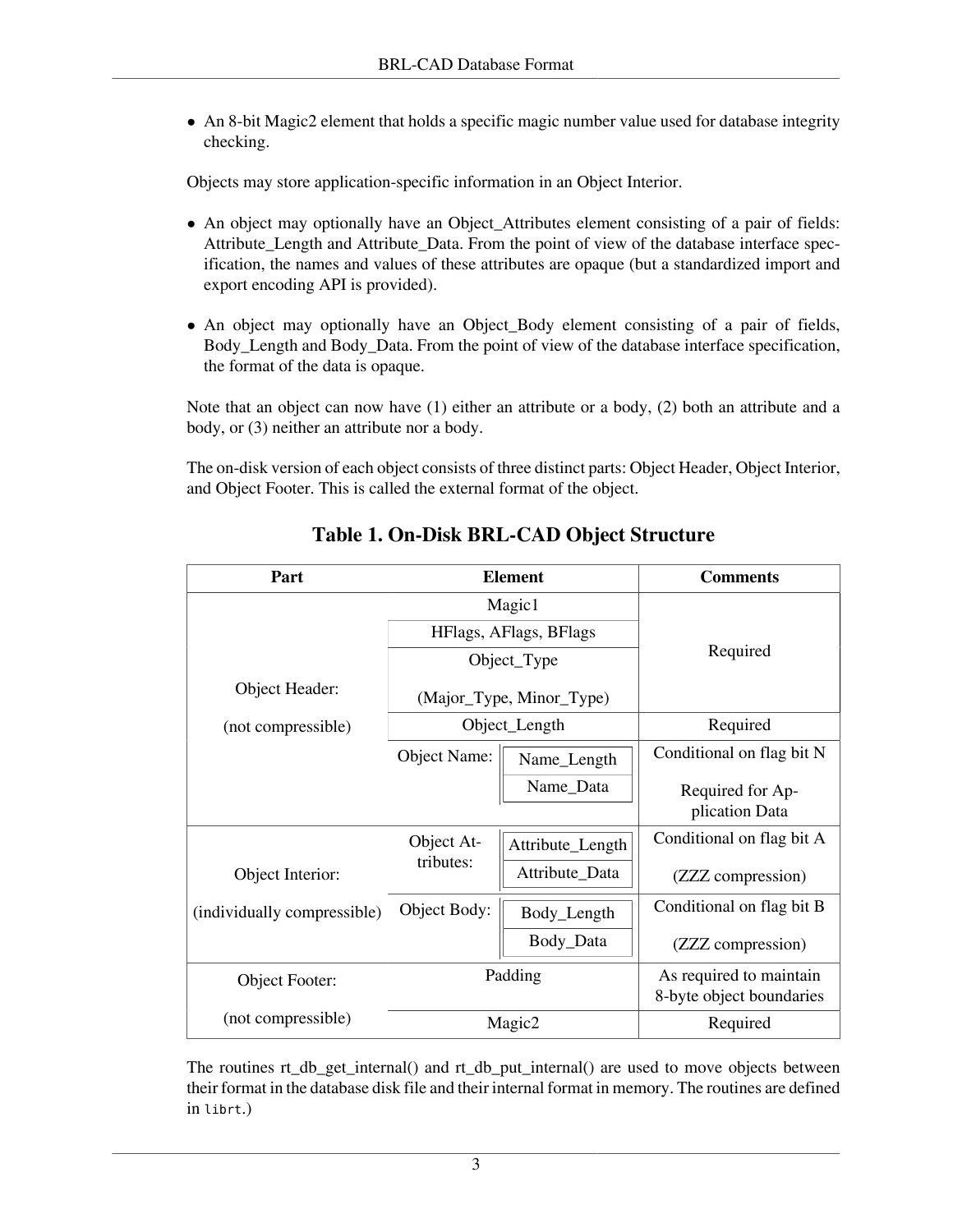## **2.2. Flags**

The Flags element consists of three 8-bit fields: HFlags, AFlags, and BFlags. The HFlags field is 1 byte containing flag bits that pertain to the noncompressible basic header and the database object as a whole. The AFlags and BFlags fields are each single bytes containing flag bits that pertain to the (potentially compressed) attributes and body, respectively, in the object interior.

| <b>HFlags</b>  |              |  |  |  |   | <b>AFlags</b> |                |      |                   |  |  |             | <b>BFlags</b> |  |                |  |                |  |         |  |    |  |
|----------------|--------------|--|--|--|---|---------------|----------------|------|-------------------|--|--|-------------|---------------|--|----------------|--|----------------|--|---------|--|----|--|
| $\overline{ }$ | O            |  |  |  | ⌒ |               | $\overline{ }$ |      |                   |  |  | $\sim$<br>∠ |               |  | $\overline{ }$ |  |                |  | $\sim$  |  |    |  |
|                | OWid NP NWid |  |  |  |   | DLI           |                | AWid | $A \, \mathbf{P}$ |  |  |             | AZ            |  |                |  | <b>BWid BP</b> |  | $\cdot$ |  | ΒZ |  |

**Table 2. BRL-CAD Flags Structure**

### **2.2.1. Wid Flags**

The length of an object or sub-element in the database is recorded using an unsigned integer. These are variable-width fields based on the magnitude of the maximum number needed. The Wid bits specify the size of the unsigned integer employed in each instance. There are four 2-bit width (Wid) flags: Object\_Wid (OWid) and Name\_Wid (NWid) (stored in HFlags), Attribute\_Wid (AWid) (stored in AFlags), and Body\_Wid (BWid) (stored in BFlags). The Wid fields are interpreted in this manner:

| <b>Wid Bits</b> | Width (in bits) of As-<br>sociated Length Fields |
|-----------------|--------------------------------------------------|
| ററ              |                                                  |
| 01              | 16                                               |
| 10              | 32                                               |
|                 |                                                  |

**Table 3. Wid Flag Definitions**

The OWid flag, at the high end of HFlags, encodes the width of the Object\_Length field. The NWid flag, in bits 3 and 4 of HFlags, encodes the width of the Name\_Length field (when the name element is present; see the N bit, shown later). AWid (or BWid, as the case may be) encodes the width of the Attribute\_Length field (when the Object\_Attributes or Object\_Body element is present; see the AP and BP bits below).

(See the original draft at *[\[http://ftp.arl.mil/~mike/papers/brlcad5.0/newdb.html\]](http://ftp.arl.mil/~mike/papers/brlcad5.0/newdb.html)*.)

The rationale for allowing the width of the Object\_Length field to be specified independently of the other widths is to save space on objects in which the values in many of the length fields nearly overflow the specified field width, so that their sum requires a wider field. For example, for four 255-byte interior fields, the corresponding length fields need be no more than 8 bits wide, so the choice Interior\_Wid=00 suffices, but their combined length of 1020 bytes would require Object\_Wid=01. Because all of the length fields besides Object\_Length must have the same width (FIXME: is that true?), the largest of the values stored in these length fields determines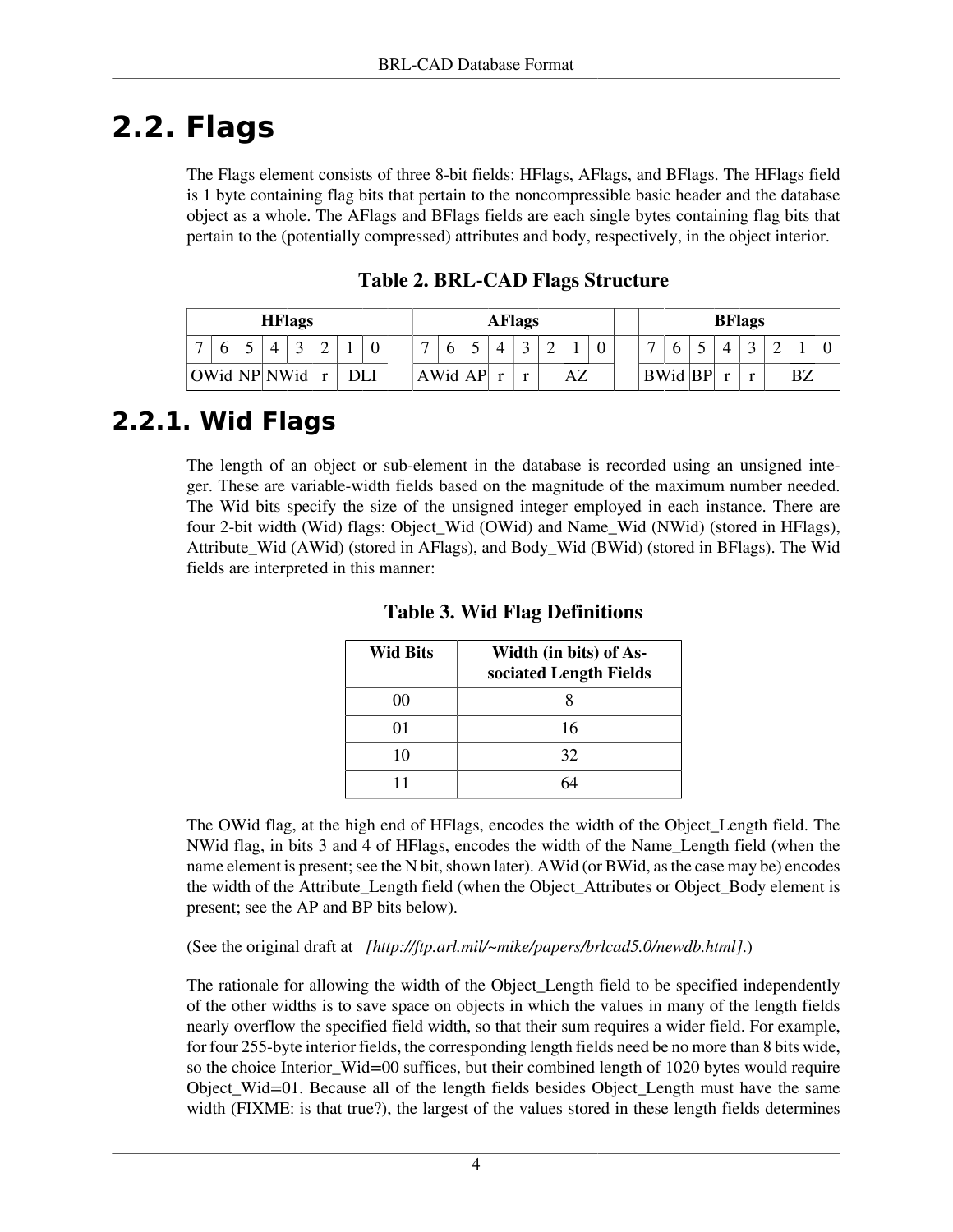the value of Interior\_Wid required. Both Object\_Wid and Interior\_Wid may vary from object to object. It is expected that the routines that write an object to the disk will use the narrowest width possible for each object.

#### **2.2.2. "r" Bits**

The bits labeled as "r" in all three flags are reserved for future design work assigning additional optional fields in the object.

### **2.2.3. HFlags - the DLI Flag**

The DLI flag is a 2-bit flag that indicates whether the object is an Application Data Object or a Database Layer Internal Object. The bits are interpreted as follows:

| <b>DLI</b> Bits | <b>Meaning</b>                                                                                                                                                                                                                                                                                                                                                                                                               |
|-----------------|------------------------------------------------------------------------------------------------------------------------------------------------------------------------------------------------------------------------------------------------------------------------------------------------------------------------------------------------------------------------------------------------------------------------------|
| 00              | <b>Application Data Object</b><br>The object contains application-specific data. N must be 1. A and B are deter-                                                                                                                                                                                                                                                                                                             |
|                 | mined by what the application presents for storage in the object; both may be<br>0 (empty Object_Interior).                                                                                                                                                                                                                                                                                                                  |
| 01              | Database Layer Internal, Header Object                                                                                                                                                                                                                                                                                                                                                                                       |
|                 | A Header Object must be the first object encountered in the database. In or-<br>der to support direct concatenation of two existing databases into one new<br>database, additional header objects may appear elsewhere in the database<br>The header object has no object name, object attributes, or object body (e.g.,<br>NP=0, AP=0, BP=0). Major_Type=RESERVED, Minor_Type=0.                                            |
| 10              | Database Layer Internal, Free Storage.<br>Unused space in the database is kept using a special Free DB Storage object<br>that has no object name or object attributes. The object body is null-filled and<br>of the proper size for the storage to be represented. Like all other objects, the<br>total length of the object will be a multiple of 8 bytes. $NP=0$ , $AP=0$ , $BP=1$ .<br>Major_Type=RESERVED, Minor_Type=0. |
| 11              | Database Layer Internal, Reserved                                                                                                                                                                                                                                                                                                                                                                                            |
|                 | This value is reserved for future use.                                                                                                                                                                                                                                                                                                                                                                                       |

#### **Table 4. DLI Flag Structure**

The DLI flag is not available to the higher database access layers.

#### **Note**

Implementation note: Before writing a new object into the database in a free area, the library should read the object header from the database and confirm that the space is indeed free. Similarly, additions to the end should be checked by ensuring that the file hasn't been extended. In case the check fails, the database write should fail, the user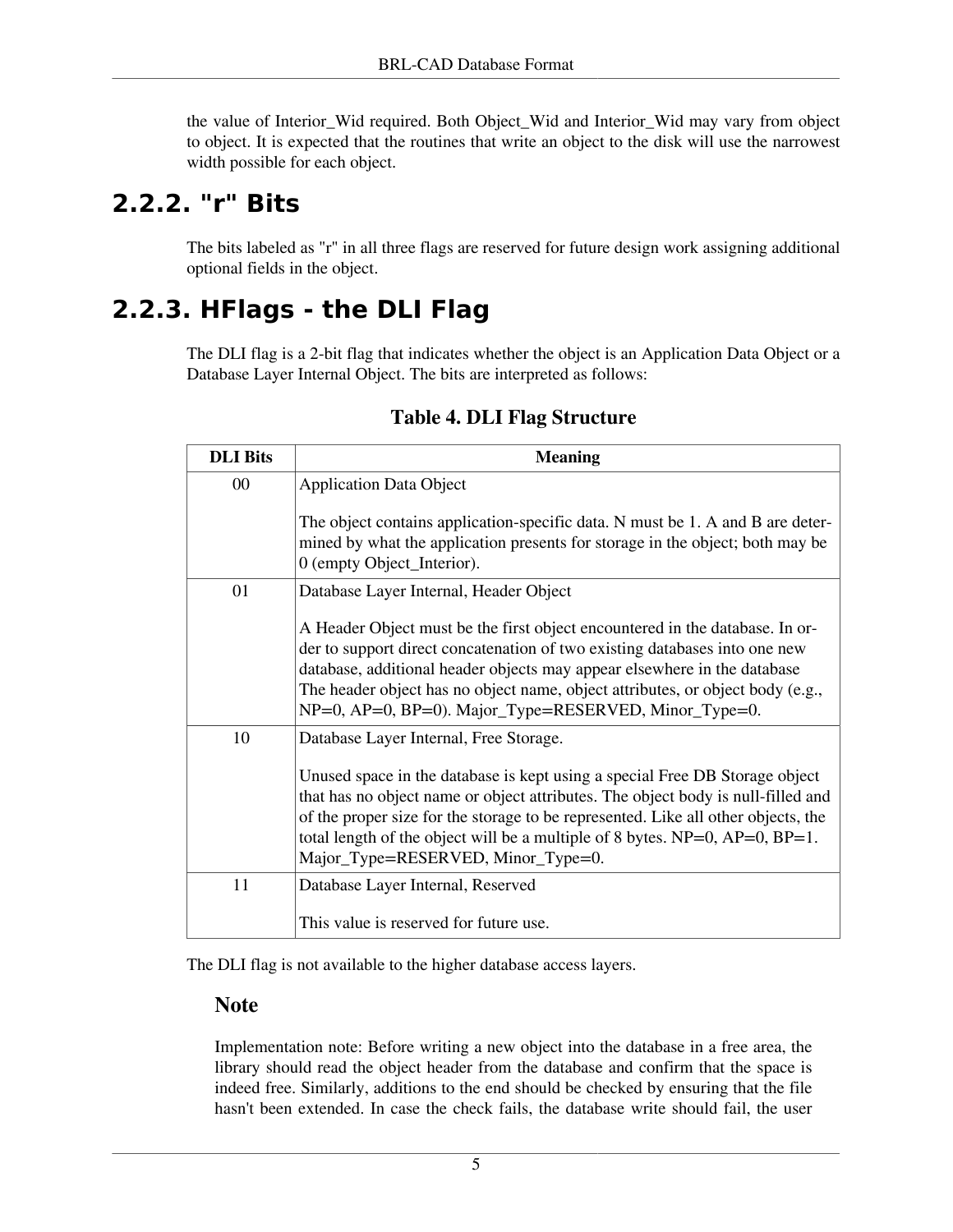should be notified, and the internal library mode (not the operating system file access permissions) should be changed over to read-only access so that no further attempts to write will be issued. These checks will provide protection against two or more users trying to modify the same database simultaneously and accidentally stepping on each other. In the NFS world, file locking isn't a strong enough assurance.

#### **2.2.4. HFlags - the NP Bit**

The "NP" bit indicates whether the Name element (consisting of Name\_Length and Object\_Name fields) is present  $(1)$  or absent  $(0)$  in the noncompressible basic header immediately following the Object\_Length field. The width of the Name\_Length field is specified by the Name\_Wid field.

### **2.2.5. AFlags/BFlags - the AP/BP Bit**

The ``(A|B)P'' bit indicates whether the Attributes (or, alternatively, Body) element consisting of Attribute\_Length and Attribute\_Data (or Body\_Length and Body\_Data) fields, is present (1) or absent (0) in the Object\_Interior.

### **2.2.6. AFlags/BFlags - the AZ/BZ Flag**

The 3-bit ``(A|B)Z'' flag indicates the compression, if any, of the object Attributes (or Body):

| <b>AZ/BZ Bits</b> | <b>Compression Algorithm</b> |
|-------------------|------------------------------|
| 000               | None                         |
| 001               | <b>GNU GZIP</b>              |
| 010               | Burroughs-Wheeler            |
| 011               | Reserved                     |
| 100               | Reserved                     |
| 101               | Reserved                     |
| 110               | Reserved                     |
| 111               | Reserved                     |

#### **Table 5. AZ/BZ Flag Definitions**

## **2.3. Object Type**

The Object\_Type element is always 16 bits wide, organized into two 8-bit-wide fields: the Major\_Type and the Minor\_Type.

#### **Table 6. Object\_Type Element Structure**

| Object_Type |            |  |  |  |  |  |  |
|-------------|------------|--|--|--|--|--|--|
| Major Type  | Minor Type |  |  |  |  |  |  |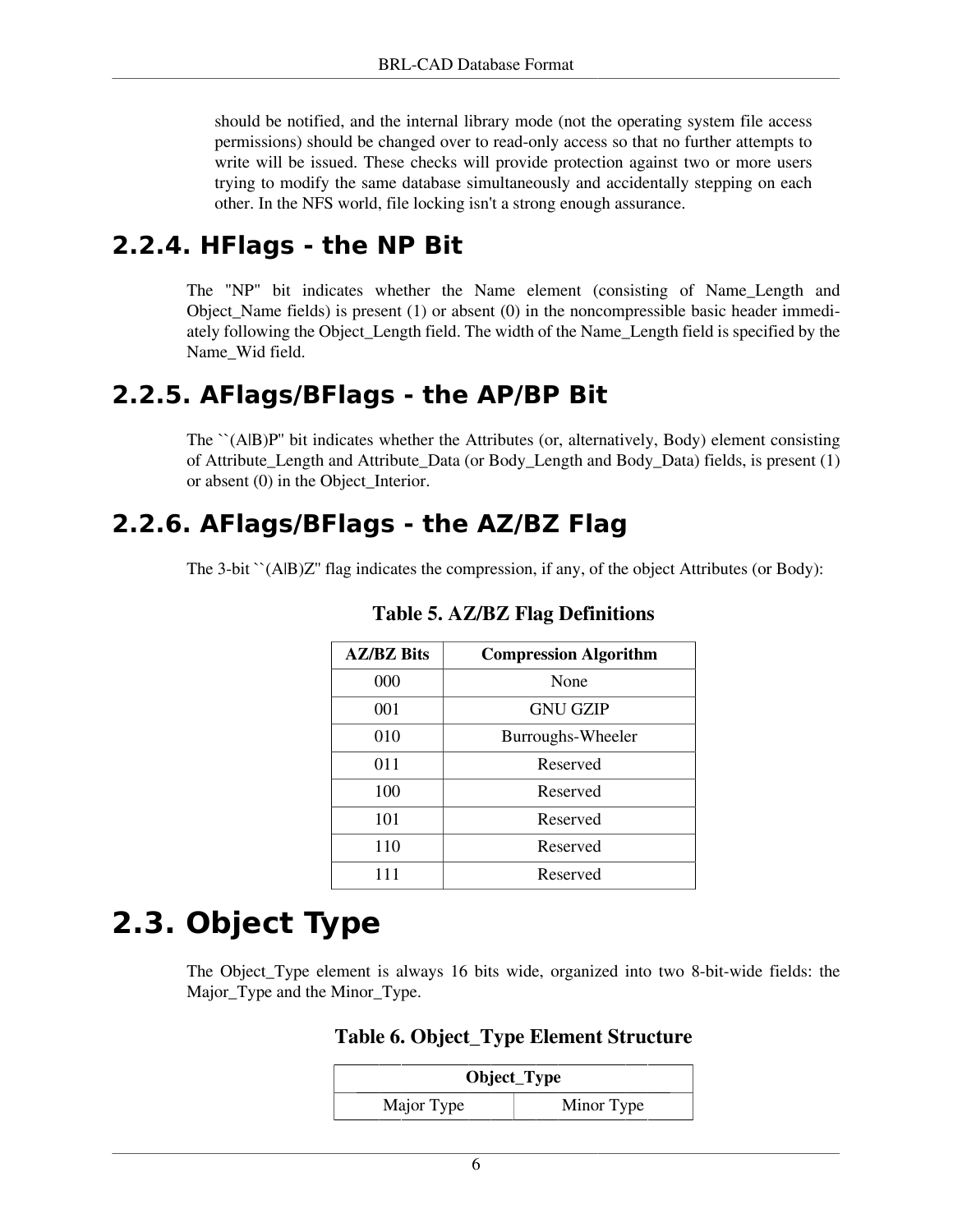| Object_Type |   |   |  |  |  |  |  |  |   |                       |  |  |  |  |  |
|-------------|---|---|--|--|--|--|--|--|---|-----------------------|--|--|--|--|--|
|             | ັ | ີ |  |  |  |  |  |  | ັ | $\tilde{\phantom{a}}$ |  |  |  |  |  |

Each different Major\_Type value is assigned to a different class of database objects. The following values are defined in this specification:

#### **Table 7. Major\_Type Values and Meanings**

| Value     | <b>Object Class</b>                                                                     |
|-----------|-----------------------------------------------------------------------------------------|
| 0         | Reserved                                                                                |
| 1         | <b>BRL-CAD Nongeometry Objects</b>                                                      |
| 2         | <b>BRL-CAD Geometry Objects</b>                                                         |
| 3         | <b>Attribute-Only Objects</b>                                                           |
| 8         | <b>Experimental Binary Objects (Unrecord-</b><br>ed Structure) (Minor Type Unspecified) |
| 9         | Uniform Array Binary Objects,<br>(Type Described in Minor Type)                         |
| 10        | MIME_Typed Binary Objects (At-<br>tribute "mime_type" Describes Format)                 |
| $16 - 31$ | Registered-Type Binary Objects                                                          |
| 128       | First Non-ARL Type Begins Here                                                          |

The remainder are available for extending the types of objects that may be stored in the database, allowing BRL-CAD users to extend the database for their own particular purposes far beyond what the "attribute" method permits.

### **2.3.1. Major\_Type = 0: Reserved**

Major Type 0 is illegal. The rationale is to provide the library an opportunity to detect incompletely filled in data structures.

### **2.3.2. Major\_Type = 1: BRL-CAD Nongeometry Objects**

This class of objects is private to librt and concerns all nongeometric objects needed by the library. For this Major\_Type, the following Minor\_Type values are defined:

| <b>Minor_Type Value</b> | <b>Object Type</b>        |  |  |  |  |  |
|-------------------------|---------------------------|--|--|--|--|--|
|                         | Reserved for sanity check |  |  |  |  |  |
|                         | Combination               |  |  |  |  |  |
|                         | Grip (Nongeometric)       |  |  |  |  |  |
|                         | Joint (Nongeometric)      |  |  |  |  |  |

**Table 8. Major\_Type = 1: Minor\_Type Values and Meanings**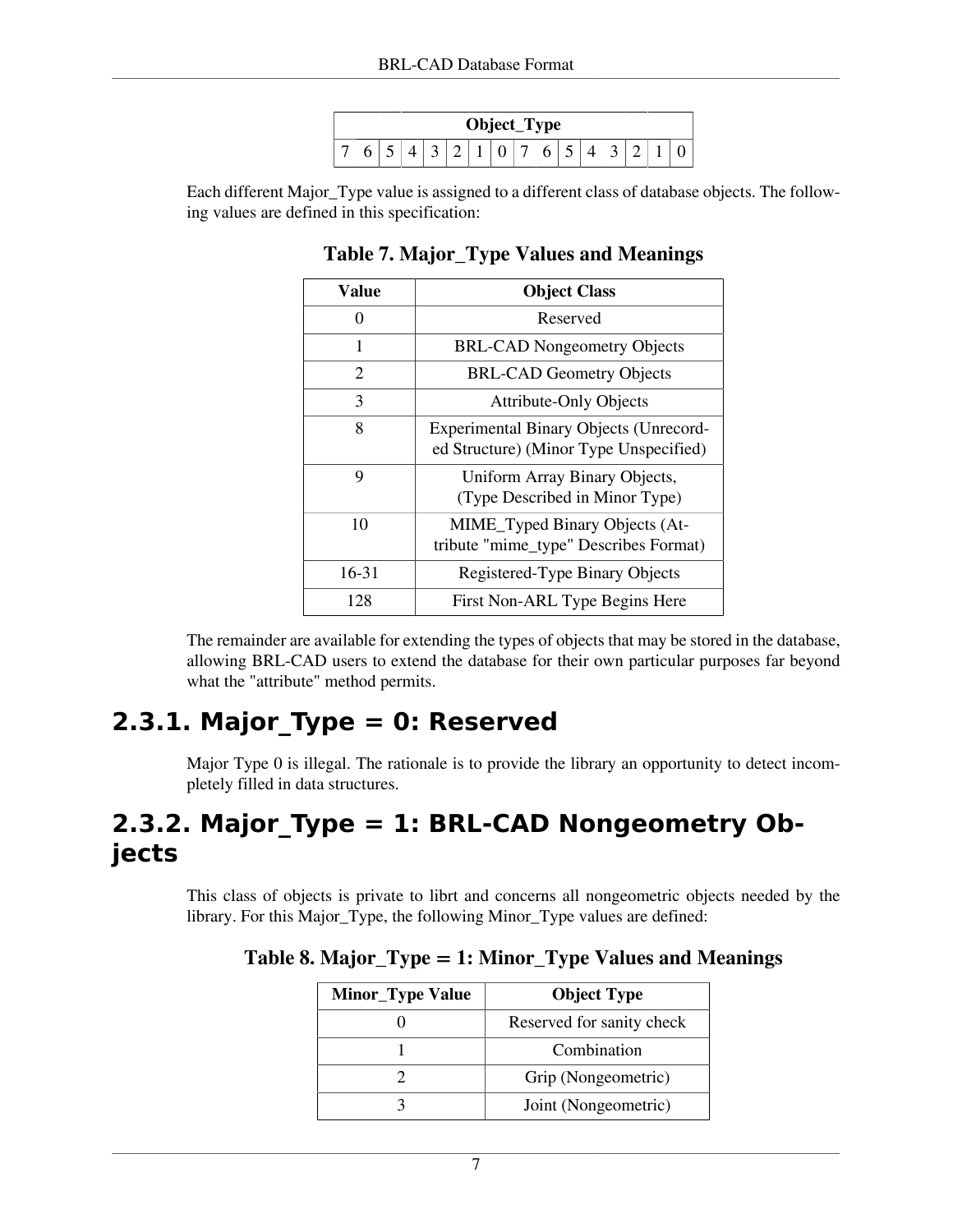All other values reserved for future expansion.

?????Should "Grip" and "Joint" objects be of this type, or Major\_Type = 2?

### **2.3.3. Major\_Type = 2: BRL-CAD Geometry Objects**

This class of objects is private to librt and concerns all geometric objects needed by the library. Typically, there will be one xxx/xxx.c module in librt for each minor type. For this Major\_Type, the following Minor\_Type values are defined:

| <b>Minor_Type Value</b> | <b>Object Type</b>                                           |
|-------------------------|--------------------------------------------------------------|
| 0                       | Reserved for sanity check                                    |
| $\mathbf{1}$            | Torus (TOR)                                                  |
| $\overline{2}$          | Truncated General Cone (TGC)                                 |
| 3                       | Ellipsoid (ELL)                                              |
| $\overline{4}$          | Generalized ARB. $V + 7$ vectors                             |
| 5                       | <b>ARS</b>                                                   |
| 6                       | Half-Space (HALF)                                            |
| 7                       | <b>Right Elliptical Cylinder</b><br>(REC) (TGC special case) |
| 8                       | Polygonal faceted<br>object (Polysolid)                      |
| 9                       | <b>B-Spline Solid</b>                                        |
| 10                      | Sphere (ELL Special Case)                                    |
| 11                      | n-Manifold Geometry (NMG) solid                              |
| 12                      | Extruded bitmap solid                                        |
| 13                      | Volume (VOL)                                                 |
| 14                      | ARB with N faces (ARBN)                                      |
| 15                      | Pipe (wire) solid (PIPE)                                     |
| 16                      | Particle system solid (PART)                                 |
| 17                      | Right Parabolic Cylinder (RPC)                               |
| 18                      | Right Hyperbolic Cylinder (RHC)                              |
| 19                      | Elliptical Paraboloid (EPA)                                  |
| 20                      | Elliptical Hyperboloid (EHY)                                 |
| 21                      | Elliptical Torus (ETO)                                       |
| 22                      | Grip Nongeometric                                            |
| 23                      | Joint Nongeometric                                           |
| 24                      | Height Field (HF)                                            |

**Table 9. Major\_Type = 2: Minor\_Type Values and Meanings**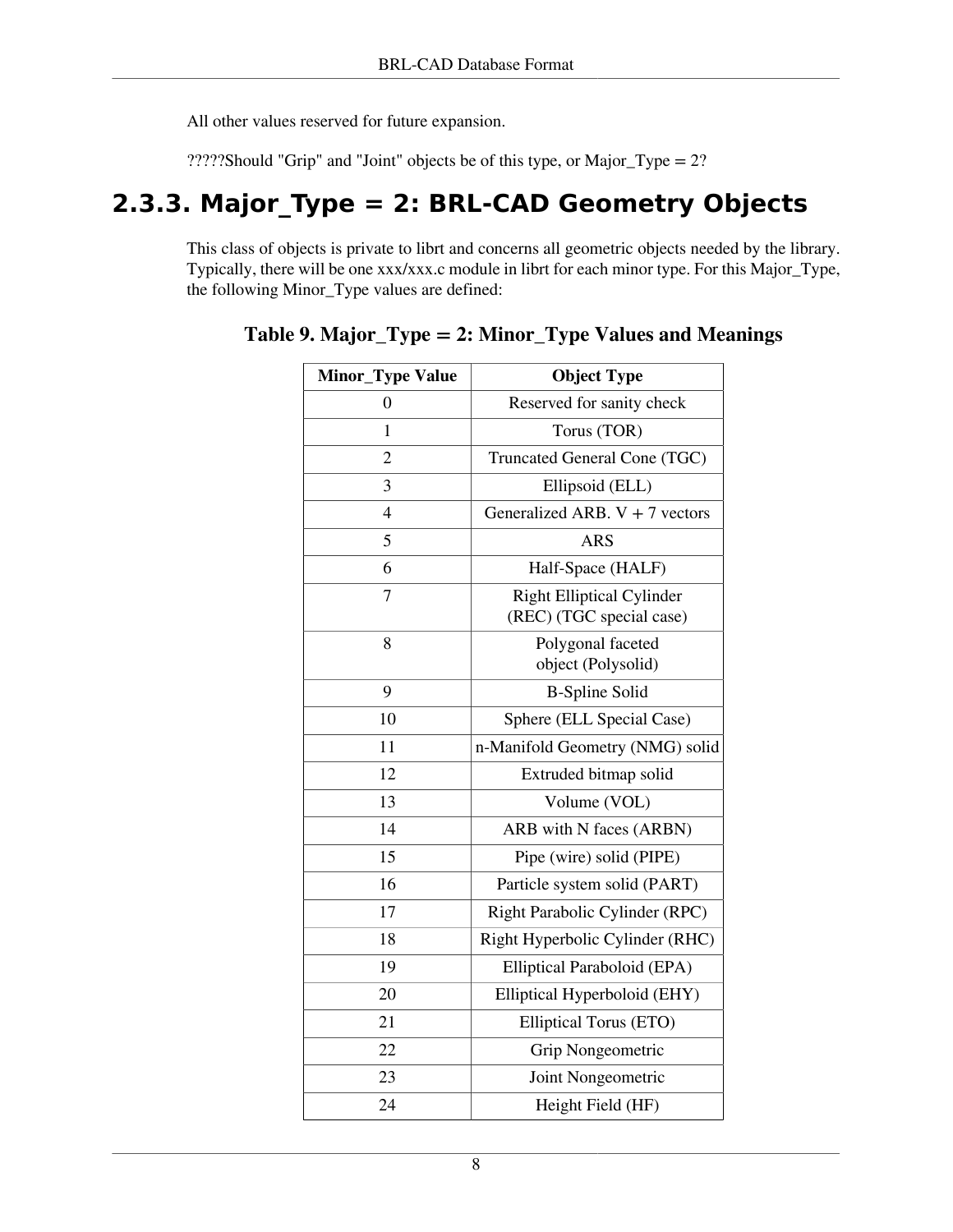| <b>Minor_Type Value</b> | <b>Object Type</b>             |
|-------------------------|--------------------------------|
| 25                      | Displacement Map (DSP)         |
| 26                      | 2D Sketch (SKETCH)             |
| 27                      | Solid of extrusion (EXTRUDE)   |
| 28                      | Instanced submodel             |
| 29                      | FASTGEN4 CLINE solid           |
| 30                      | Bag o' triangles (BOT)         |
| 31                      | <b>Combination Record</b>      |
| 32                      | Experimental binary            |
| 33                      | Uniform-array binary           |
| 34                      | MIME-typed binary              |
| 35                      | Superquadratic ellipsoid       |
| 36                      | Metaball                       |
| 37                      | Brep object                    |
| 38                      | Hyperboloid of one sheet (HYP) |
| 39                      | Constraint object              |
| 40                      | Solid of revolution            |
| 41                      | Collection of points (PNTS)    |

The details of these Minor\_Types are provided in Section IV.

### **2.3.4. Major\_Type = 3: Attribute-Only Objects**

This type of object stores only attributes in the object interior section; it has no object body elements.

For example, if several objects need to have the same shader parameters, it would be possible to create one attribute-only object to hold these common attributes and serve as a simple form of "macro". Objects that needed to share these attributes could all reference the same attribute object. If the attribute object is altered, then all of the objects that reference it would be updated together. Without this capability, the user would have to update each element individually to alter the attributes.

Conventions will have to be established regarding which attributes of an attribute-only object will be used when a macro reference is performed. For example, rt shaders will only be interested in the value of the "oshader=" attribute, while librt's tree-walker might also be interested in the "rgb=", "giftmater=", "nsn=", "material=", and "los=" attributes (assuming that a convention was developed so that a combination could macro-reference an attribute-only object too).

An attribute-only object may not have an object body; thus, flag bit B must always be zero for this type of object.

As used by the rt family of applications codes, these attribute-only objects will contain "macros" for shaders. The shader name and its parameters shall be encoded as a single ASCII string, which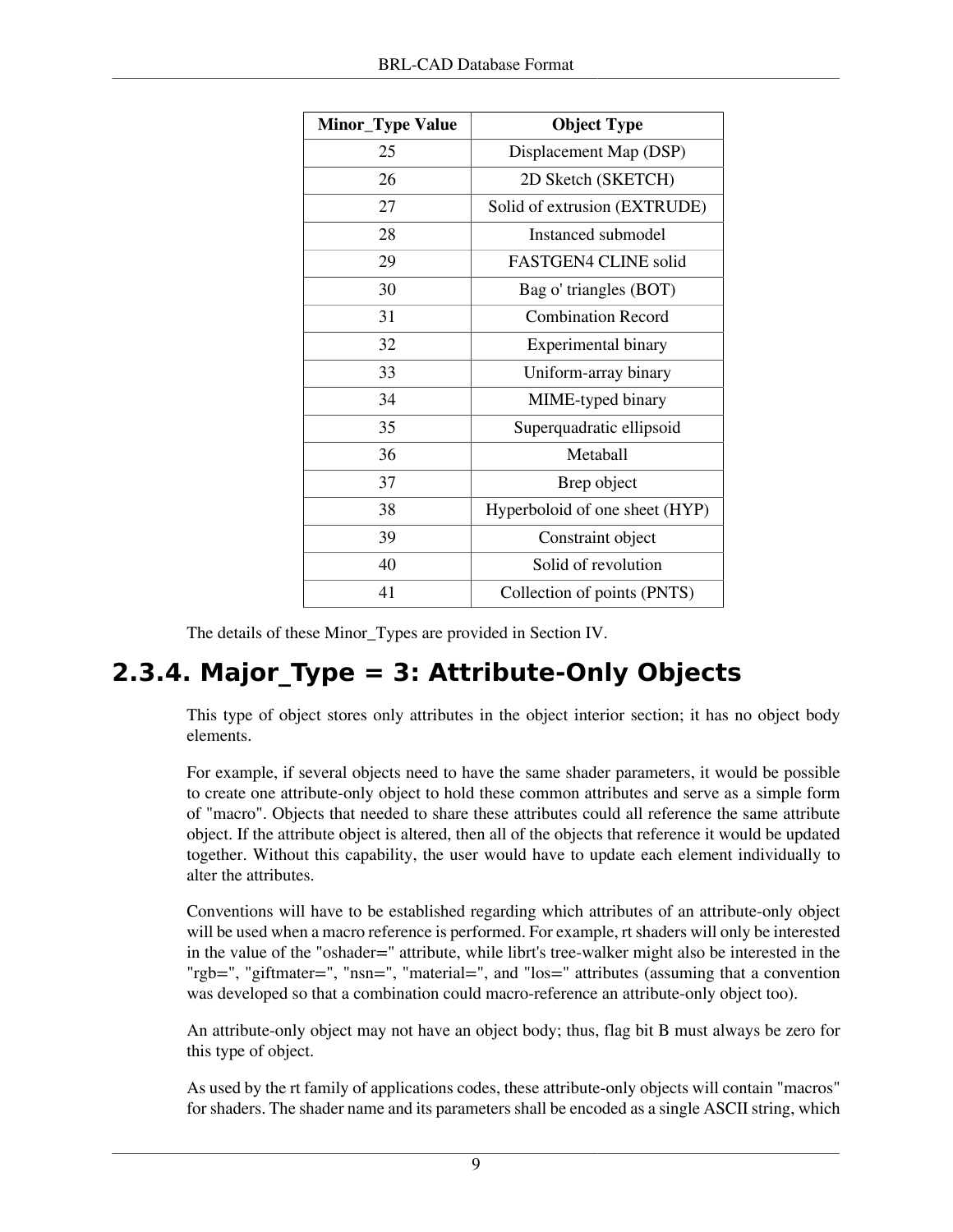is the value of the "oshader=" attribute. An rt shader named "macro" (or equivalent) would take a single parameter "obj=", which would specify the name of the attribute-only object in the database from which the actual shader and shader parameter information would be extracted.

There will be one attribute-only object with a reserved object name of "\_GLOBAL" that will be used to contain various kinds of states that are global to the entire ".g" database and that had previously been found in the database header itself. There will be the following BRL-CADspecific attributes whose meaning is predefined for the \_GLOBAL object:

- $\bullet$  title = The database "title" string previously found in the database header.
- units = The most recent editing units, specified as an ASCII string with a floating point conversion factor. For example, the conversion factor for inches to millimeters would be 25.4.
- regionid colortable  $=$  A string that contains a collection of all the information previously found in "struct material\_rec ID\_MATERIAL" records. Exact encoding yet to be determined; it's a collection of integer 5-tuples of the form: {low, high, r, g, b}.

In addition, the "comment=" attribute of the "\_GLOBAL" object may be used to store human-readable remarks about the database that are not more properly associated with a specific database item. These might include remarks about data sources, model evolution, security classification, and release restrictions. In the absence of some outboard revision-control system, this might also be a place to record modification history, although such use is discouraged.

### **2.3.5. Bulk Binary Objects (Major\_Types 8-31)**

This class of objects contains various "bulk" binary data that might otherwise have been placed in auxiliary files.

MGED and stand-alone commands must be built to store/extract these opaque binary objects between a ".g" file and other files. A user might want to use those same MGED commands to store or extract the binary object body of any object for external processing. An easy example to imagine is the importing and exporting of texture maps for external processing, but the same commands could be used for importing and exporting solid parameters in their external binary form.

These objects may be referenced in combination nodes, for organizational purposes, but they cannot be drawn in MGED or raytraced, and doing so would result in a warning message being printed by the tree walker as that arc is traversed. This class may be used by all applications and layers.

The data's purpose may be placed in the "purpose=" attribute. (????????Need a table/registry of presently known values for this attribute.)

Routines that retrieve bulk binary objects should check the minor type and the "purpose=" attribute and send a warning message in the event of a mismatch, but best-effort processing of the object should continue. This will permit some degree of error checking, which should benefit novice users without standing in the way of "creatively" reusing one set of data, (e.g., using one array of values as both a height field and a bwtexture). This allows common data perversion practices, such as interpreting an array of floats as an array of bytes, to continue.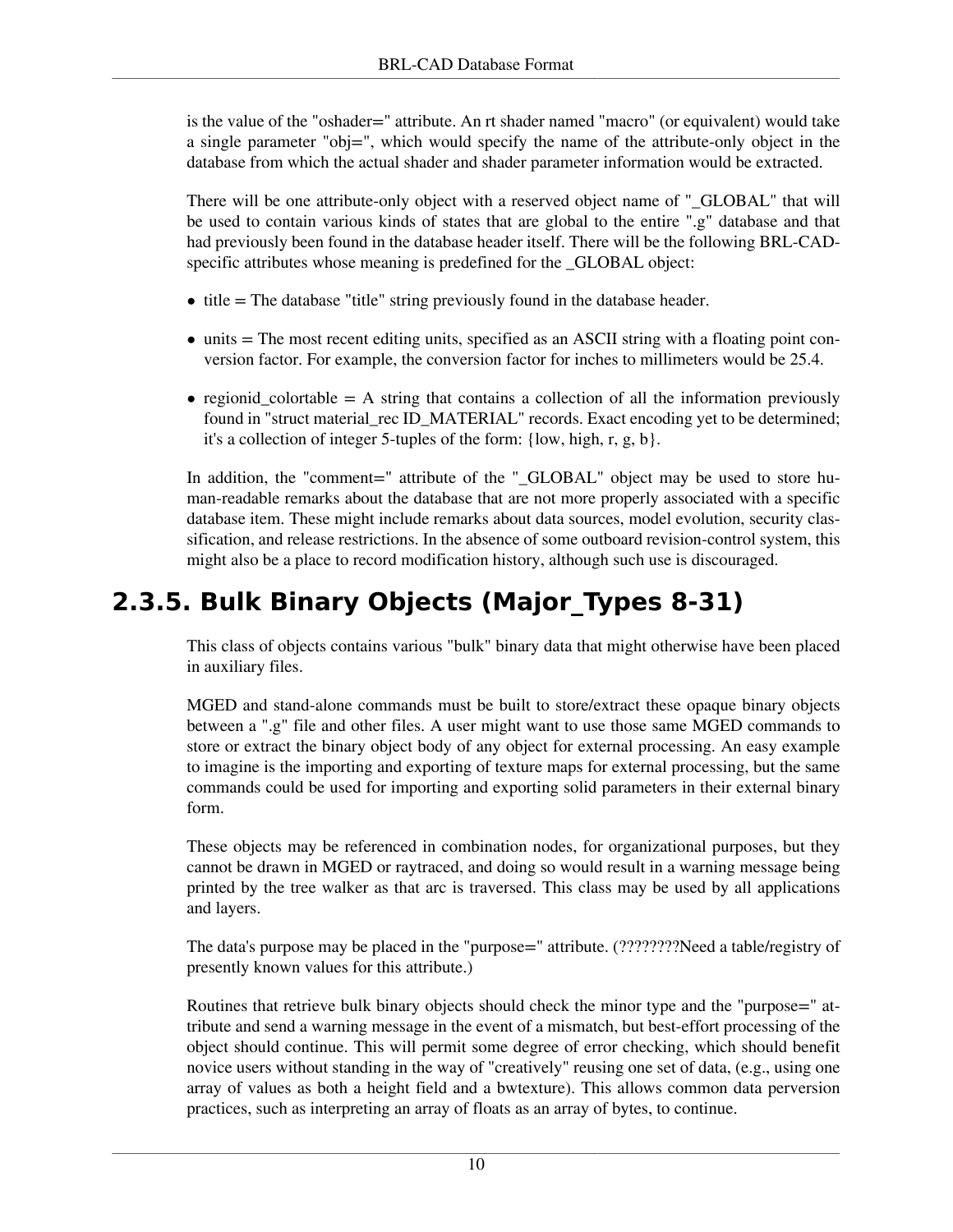Each application will need to have its own syntax for the user to specify whether the data source is an outboard file or a raw-binary object. For example, the current RT sh\_texture module uses the keyword file="name" to indicate an outboard file; that might be supplemented with an additional obj="name" possibility for retrieving from an inboard raw-binary object.

#### **2.3.5.1. Major\_Type = 8: Experimental Binary Objects**

This class of objects contains bulk binary data and is intended for experimental use by applications developers. Each time a database containing objects of this type is opened, BRL-CAD will issue a user-visible warning. Production software and databases should not use these objects. Developers should obtain registered 16-bit object types from the website in order to avoid collisions with other applications.

#### **2.3.5.2. Major\_Type = 9: Uniform Array Binary Objects**

This class of objects contain various "bulk" binary data that might otherwise have been placed in an auxiliary file.

Point of Discussion?????Has ramifications... we have to implement type advising, so that applications that use these data can compare the type provided in the minor type code with the type that they're expecting and advise the user (with a warning message) that there is a potential type mismatch.

#### **Table 10. Uniform Array Binary Objects Minor\_Type Structure**

| Minor_Type |                |  |   |  |      |  |  |  |  |  |
|------------|----------------|--|---|--|------|--|--|--|--|--|
| 6          | 5 <sup>5</sup> |  |   |  |      |  |  |  |  |  |
|            | Wid            |  | S |  | Atom |  |  |  |  |  |

The 3-bit ``Atom'' flag indicates the fundamental data type of the atomic elements in the array according to the following scheme:

| <b>Atom Bits</b> | Data Type                    |
|------------------|------------------------------|
| 000              | Reserved for sanity check    |
| 001              | Reserved                     |
| 010              | float (IEEE, network order)  |
| 011              | double (IEEE, network order) |
| 100              | 8-bit int                    |
| 101              | 16-bit int                   |
| 110              | 32-bit int.                  |
|                  | 64-bit int                   |

#### **Table 11. Atom Flag Definitions**

The  $\degree$ S" bit indicates whether an integer type is signed (1) or unsigned (0). Floats and doubles (i.e., atomic types with the highest atom bit equal to 0) are explicitly signed, so they will have the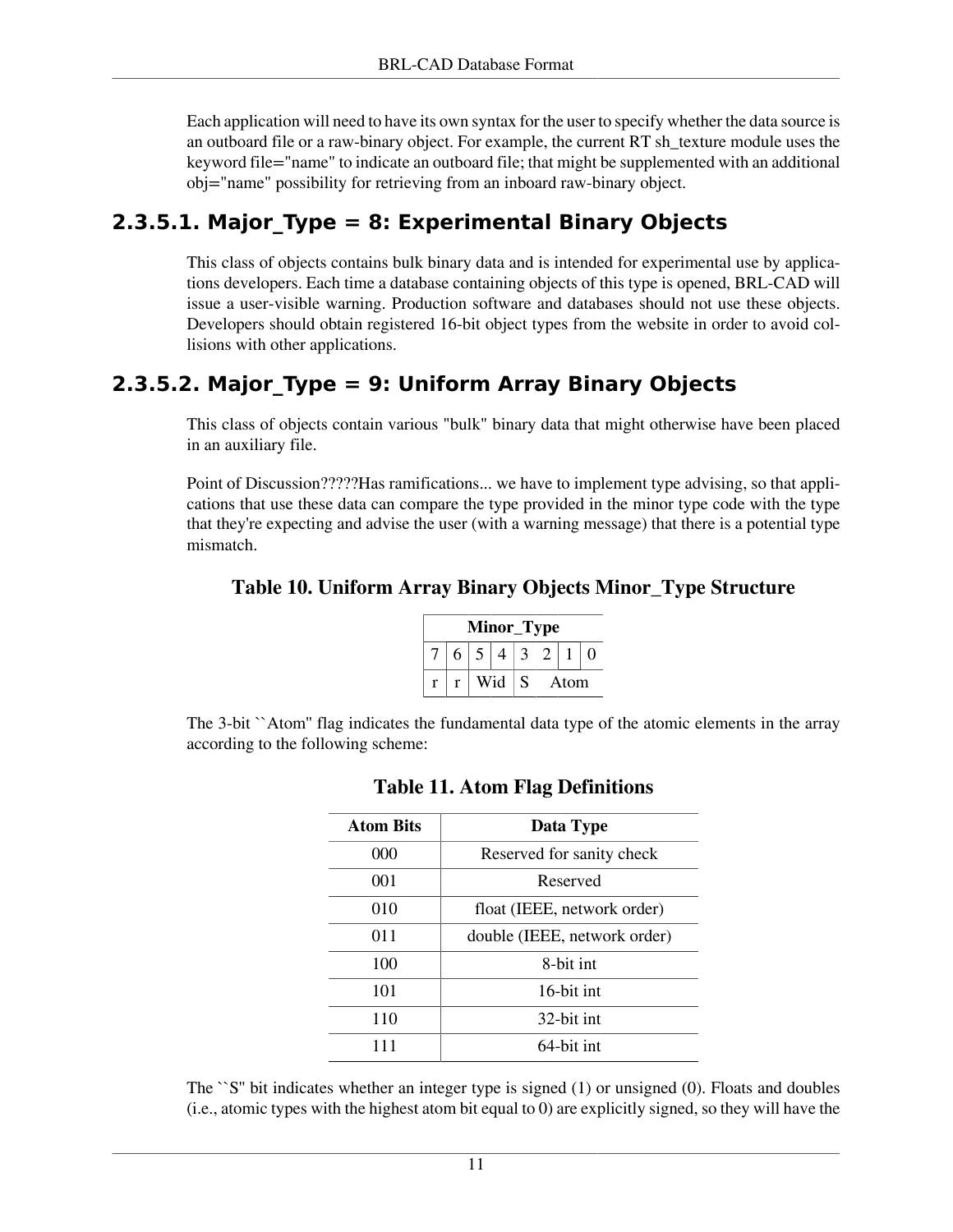``S'' bit equal to 1. (The bit patterns corresponding to unsigned floats and doubles are reserved for possible other use.)

The 2-bit ``Wid'' flag specifies the length (in atomic elements) of the array elements:

| <b>Wid Bits</b> | <b>Atoms per Array Element</b> |
|-----------------|--------------------------------|
| 00              |                                |
|                 |                                |
|                 |                                |
|                 |                                |

**Table 12. Wid Flag Definitions**

The remaining Minor\_Type bits ``r" are reserved for the design committee to use for other purposes, possibly including extensions of the ``Atom'' and/or ``Wid'' flags.

As examples, data in  $PIX(5)$  format, which might be used for a texture map, would have Minor Type ``0010 0100", indicating a triple of unsigned char, and CMYK data might be stored with Minor\_Type ``0011 1011'', indicating a quadruple of doubles.

The data's purpose (e.g., height field, texture, bump, displacement, etc.) may be placed in the "purpose=" attribute. ????? Point of Discussion ???(Need a table/registry of presently known values for this attribute.)

#### **2.3.5.3. Major\_Type = 10: MIME-Typed Binary Objects**

This class of objects contains data, the format of which is specified in the attribute "mime\_type". The Minor\_Type of these objects should always be zero.

#### **2.3.5.4. Major\_Type = 16-31: Registered-Type Binary Objects**

This class of objects contains application-specific bulk binary data and is intended for use in production software and databases. Developers can obtain registered 16-bit object types from the website to identify these objects. The data's purpose, (e.g., height field, texture, bump, displacement, etc.) may be placed in the "purpose=" attribute. (Need a table/registry of presently known values for this attribute).

### **2.3.6. Major\_Type = 255: Database Layer Internal Objects**

A Minor\_Type of 1 indicates that this is a contiguous block of free storage.

A Minor\_Type of 2 indicates that this is a database header.

## **2.4. Object Length**

The Object Length specifies the number of 8-byte chunks used to store an object. This includes all bytes from Magic1 through Magic2, inclusive.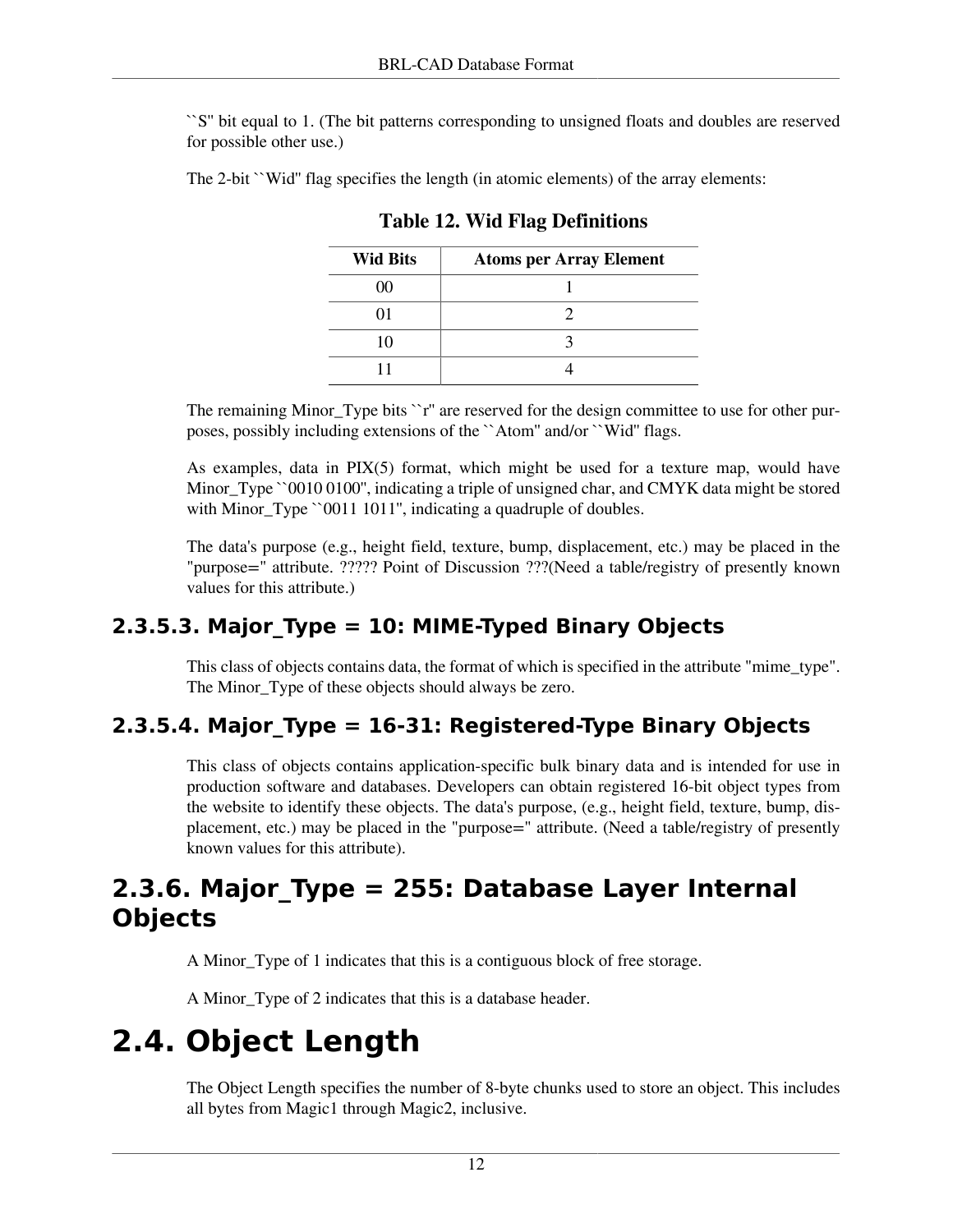## **2.5. Object Name**

The Object\_Name element is a string that holds a name unique to that object and drawn from a name space that is global to the database. The Object\_Name element is mandatory for all allocated storage in the database. Database free-space management objects are the only objects for which the Object\_Name element is optional.

The name is specified in 8-bit ASCII. There is no support for UNICODE. The name is nullterminated, and the null byte is included in Name\_Length.

See the section on DLI flags. In the case of Free objects, the name is not retained. Undeleted objects have a different DLI flag code.

### **2.6. Object Attributes**

An object may optionally have an Object\_Attributes element which stores an association list (key=value) binding attributes to values:

aname1=value1, aname2=value2, ..., anameN=valueN

The keys are ASCII strings of unlimited length. These attributes are intended for direct use by programs. There will be a WWW registry of attribute names presently in use to prevent two application developers from using the same attribute name for different purposes.

For attribute names and ASCII attribute values, The decision was taken to support 8-bit ASCII only. The on-disk encoding of this will simply be:

aname1 NULL value1 NULL ... anameN NULL valueN NULL NULL

where NULL represents a byte with all bits zero. The NULL in place of anameN+1 signals the end of the ASCII attribute data.

PROPOSED: A second type of attribute has an ASCII key but a binary value. Such attributes follow the ASCII-valued ones after the double NULLs:

anameN+1 NULL uintN  $\lt$ uintN binary bytes $\gt$  [...0 or more binary attribute pairs]

where, for each binary attribute pair, the uintN is of size AWid and is the length of the binary value for its ASCII key.

Every object in the database may have zero or more attributes attached to it; the meaning of these attributes will vary depending on which application or library processes them.

There are several aname conventions that all BRL-CAD applications are expected to respect. There will be a WWW extendable registry of "in-use" anames, so that independent applications developers may select aname strings for their own use without fear of name conflicts later. The initial registry would include:

• comment  $=$  Every object may optionally have a comment that contains a string of an arbitrary number of newline-terminated lines of text. These are strings for use by humans only. None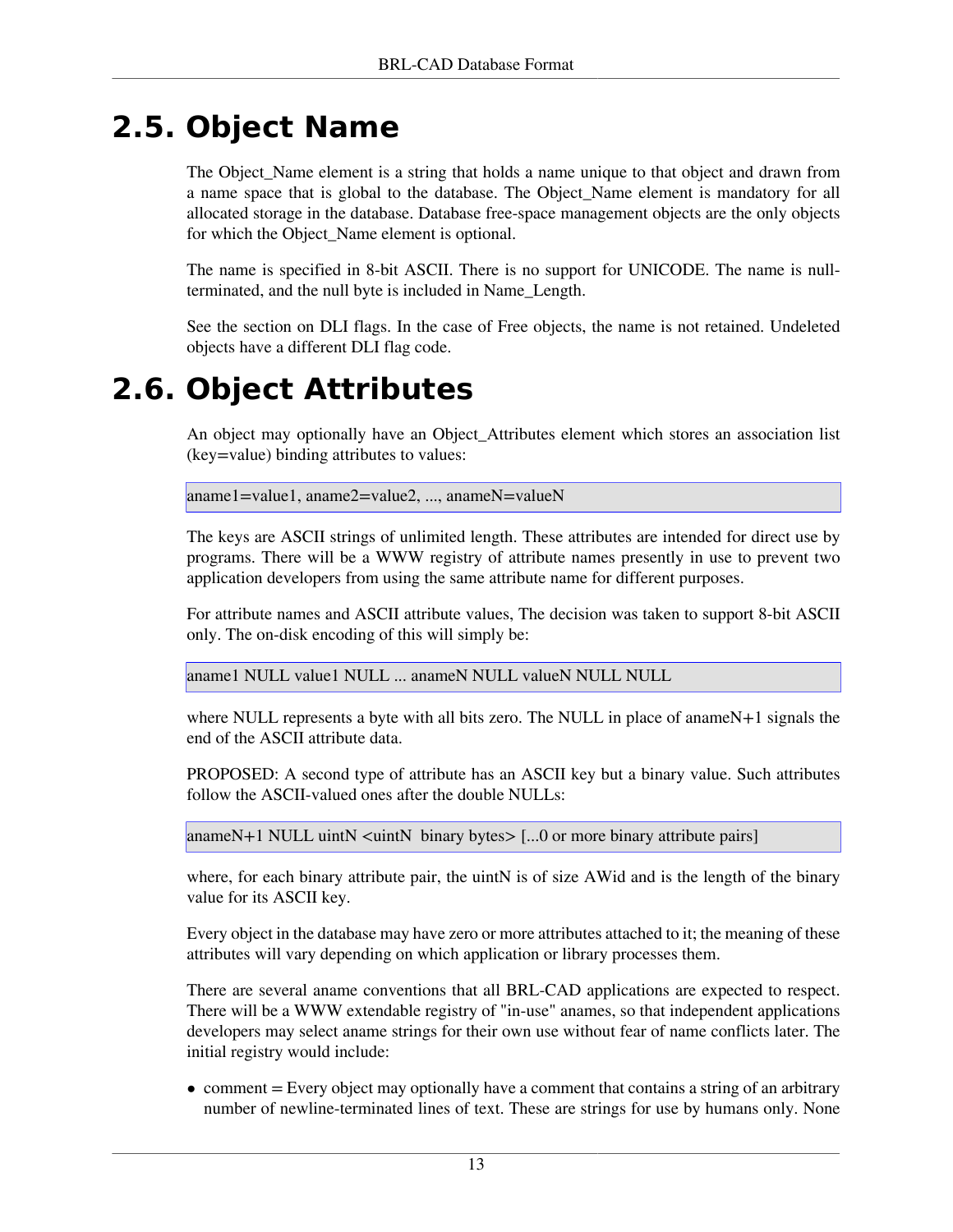of the BRL-CAD software may parse or interpret these strings other than to print them and edit them when requested by the user. They are provided for the modeler to place notes in.

- nsn = The American National Stock Number (NSN) for this part, when known.
- $\bullet$  material  $=$  The format of this string is not currently defined as there are conflicting naming/coding conventions employed by the various standards organizations (e.g., ISO, ASME, etc.).
- region = For combinations, indicates this combination is a region. Boolean.
- inherit = For combinations, indicates whether attributes from lower combinations in tree will replace higher ones. Boolean, default=0.
- $\bullet$  oshader = For combinations, read by the "rt" program, optical shader name and parameter string (separated from each other by white space). Meaningful only at or above a region node, and only on a combination, or in an attribute-only "macro".
- $\bullet$  rgb = For combinations, when present indicates optical rgb color is specified.
- region\_id = For regions, GIFT compatibility. Integer.
- giftmater = For regions, GIFT compatibility. Integer. (Point of Discussion?????Should we use negative values for air codes, positive for non-air, so we can eliminate air codes?)
- $\bullet$  aircode = For regions, air code. Integer. 0 is the same as attribute not specified. (Point of Discussion?????Possibly eliminated in favor of negative giftmater values).
- $\bullet$  los = For regions, GIFT compatibility. Integer.
- component  $=$  For regions, the name of the MUVES component containing this object.
- rlist = The proposed BRL-CAD "replacement list" field would be stored on a binary-block attribute ("rlist="). [deferred implementation]
- macro = If present, specifies name of an attribute-only object to be consulted for additional attribute values.

All other attributes, from whatever source, would be stored similarly, including application-specific and end-user-created attributes.

## **2.7. Object Body**

The contents of the Object Body are opaque?? to the database layer. The contents of this element are interpreted based upon the Object\_Type. The Object\_Body is not constrained to start on a chunk boundary.

## **2.8. Padding and Length Rounding**

The minimal object is a Free object (with no name) 8 bytes long: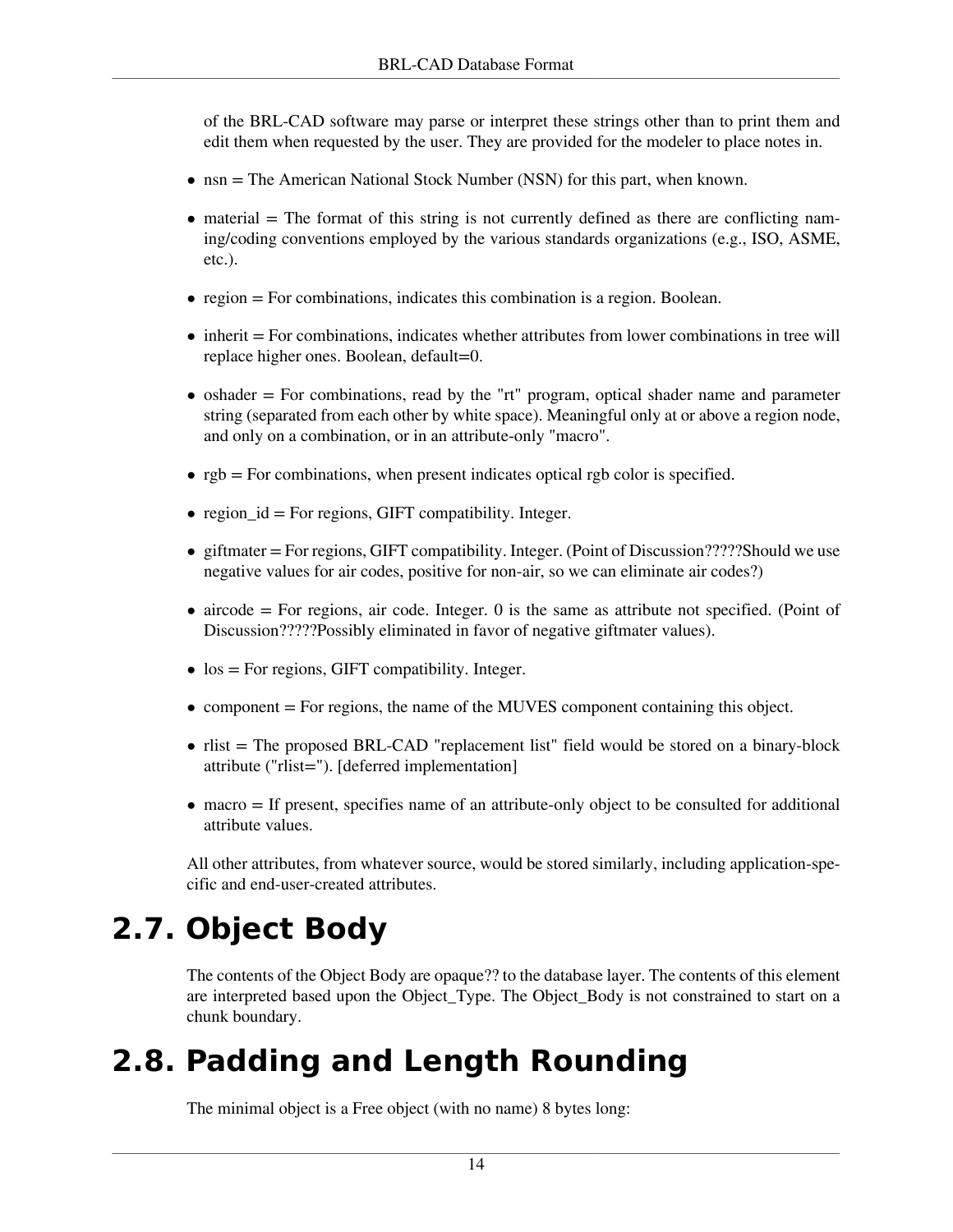```
Magic1 (1 byte)
HFlags = 000xxxx (1 byte)AFlags = 0000xx00 (1 byte)
BFlags = 0000xx00 (1 byte)
ObjType = Free (2 bytes)ObjLen = 8(1 \text{ byte})Magic2 (1 byte)
```
This is why we have chosen the 8-bit size for our chunks. Pad bytes are inserted as necessary in the Object Footer immediately before the second magic number so that the final byte of the object is the Magic2 byte. The pad bytes are not counted as part of the Body\_Length, but are counted as part of the Object\_Length.

The minimal valid object is thus the following Free object:

```
Magic1 (1 byte)
HFlags = 00000x10 (1 byte), OWid=00, NP=0, NWid=00, DLI=10
AFlags = 000xx000 (1 byte), AWid=00, AP=0, AZ=000BFlags = 000xx000 (1 byte), BWid=00, BP=0, BZ=000Object_{Type} = RESERVED (2 bytes)Object Length = 8 (1 byte)
Magic2 (1 byte)
```
The header of the database will always look like this:

```
Magic1 (1 byte)
HFlags = 000xxx01 (1 byte), HWid=00, NP=0, DLI=01AFlags = 00000000 (1 byte), AWid=00, AP=0, AZ=000BFlags = 00000000 (1 byte), BWid=00, BP=0, BZ=000
Object Type = RESERVED (2 bytes)
Object Length = 8 (1 byte)
Magic2 (1 byte)
```
The hex and ASCII dump of this object would look something this:

```
76 01 00 00 00 01 00 35 |v......5|
```
The minimal valid allocated database storage object (with an Object\_Name, no Object\_Attributes or Object\_Body) would thus be:

```
Magic1 (1 byte)
HFlags = 00100x00 (1 byte), OWid=00, NP=1, NWid=00, DLI=00
AFlags = 000xx000 (1 byte), AWid=00, AP=0, AZ=000BFlags = 000xx000 (1 byte), BWid=00, BP=0, BZ=000
Object_Type = OPAQUE?????_BINARY (2 bytes)
Object Length = 16 (1 \text{ byte})Name_Length = 2 (1 byte)
Object Name (1 \text{ character} + \text{null byte}) (2 \text{ bytes})Pad (5 bytes)
```